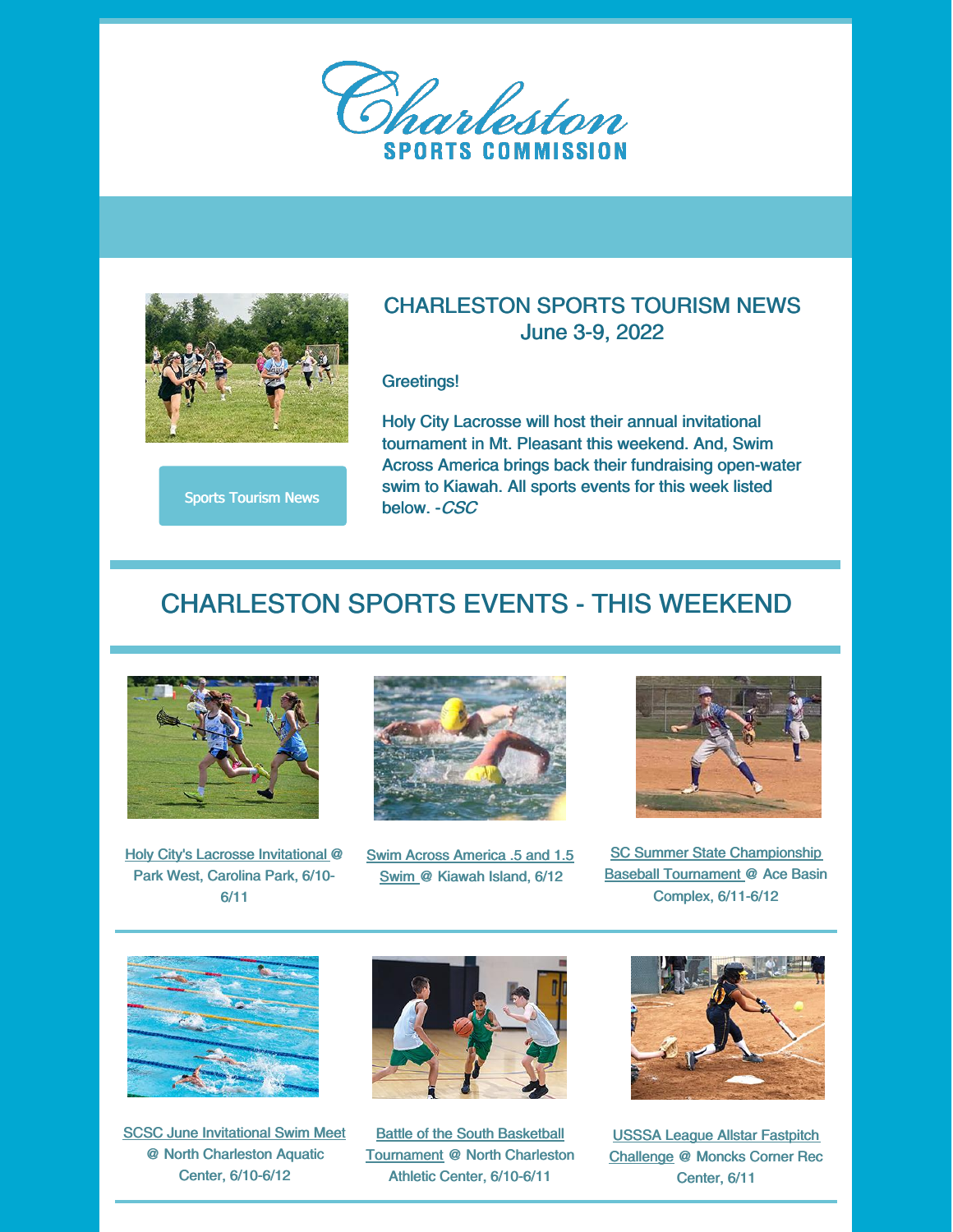

**Progressive Show Jumping Horse** Show @ Mullet Hall Equestrian Center, 6/10-6/12



4th Annual Hot Pursuit 5K @ Goose Creek, 6/11



SCDCTA Dressage/CT Schooling Show @ Middleton Place Equestrian Ctr, 6/11

### COMING UP THIS WEEK



50th Southern Junior Championship @ Country Club of Charleston, 6/15-6/17



Palmetto Kingfish Tour - **Lowcountry Open @ Ripley Light** Yacht Club, 5/16-6/18



Race the Landing 5K Series (3 of 3) @ Charles Towne Landing, 6/16



#### COOPER RIVER BRIDGE RUN OPENS REGISTRATION

Early registration is now open for the 2023 Cooper River Bridge Run. Through June 8, registration for the10K race/walk is \$45 with prices rising steadily until race day on April 1, 2022. Register Today!

## COLLEGE SPORTS TEAMS







CofC, CSU and The Citadel Fall Sports Schedules to be released soon.

# PROFESSIONAL SPORTS TEAMS